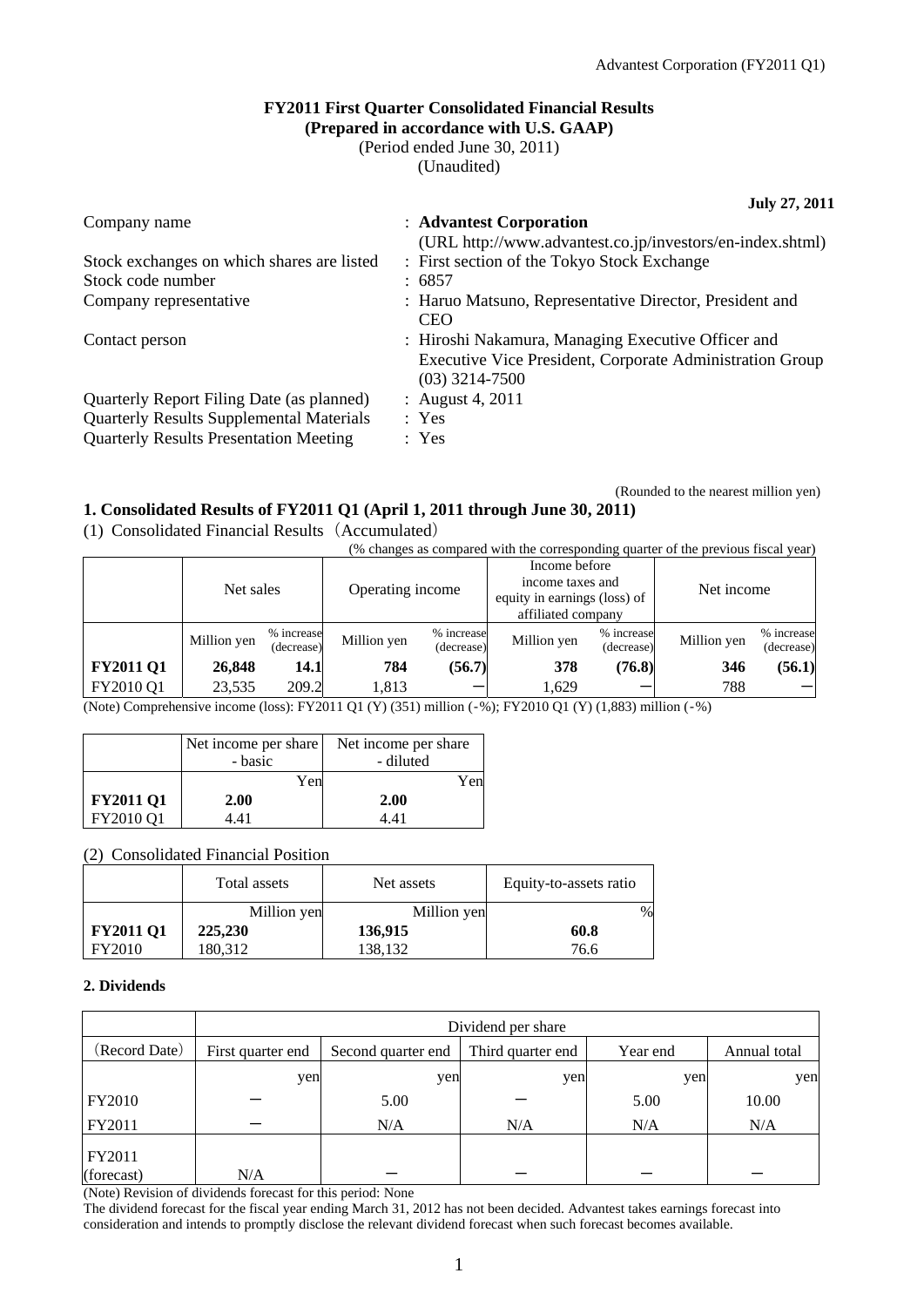# **3. Projected Results for FY2011 (April 1, 2011 through March 31, 2012)**

Previously, Advantest has announced earnings forecasts for the six months ending September at the time of publishing its first-quarter results. However no forecast will be announced at this time, due to the difficulty of predicting the impact of the Verigy acquisition on earnings. The earnings forecast will be disclosed promptly when such data becomes available.

# **4. Others**

- (1) Material changes in subsidiaries during this period (changes in scope of consolidation resulting from changes in subsidiaries): None
- (2) Use of simplified accounting method and special accounting policy for quarterly consolidated financial statements: Yes

(Note) Please see "Business Results" 2. Others on page 7 for details.

(3) Accounting changes:

1) Changes based on revisions of accounting standard: Yes

- 2) Changes other than 1) above: Yes
- (Note) Please see "Business Results" 2. Others on page 7‐8 for details.
- (4) Number of issued and outstanding stock (common stock):
	- 1) Number of issued and outstanding stock at the end of each fiscal period (including treasury stock): FY2011 Q1 199,566,770 shares; FY2010 199,566,770 shares.
	- 2) Number of treasury stock at the end of each fiscal period:
	- FY2011 Q1 26,294,968 shares; FY2010 26,294,819 shares.
	- 3) Average number of outstanding stock for each period (cumulative term): FY2011 Q1 173,271,892 shares; FY2010 Q1 178,721,418 shares.

### **Implementation status of quarterly review procedures**

This quarterly financial results report is not subject to quarterly review procedures by independent auditors under Japan's Financial Instruments and Exchange Law. At the time of release of this report, such quarterly review procedures under the Financial Instruments and Exchange Law have not been completed.

#### **Explanation on the Appropriate Use of Future Earnings Projections and Other Special Instructions**

This document contains "forward-looking statements" that are based on Advantest's current expectations, estimates and projections. These forward-looking statements are subject to known and unknown risks, uncertainties and other factors that may cause Advantest's actual results, levels of activities, performance or achievements to be materially different from those expressed or implied by such forward-looking statements. These factors include: (i) changes in demand for the products and services produced and offered by Advantest's customers, including semiconductors, communications services and electronic goods; (ii) circumstances relating to Advantest's investment in technology, including its ability to timely develop products that meet the changing needs of semiconductor manufacturers, communications network equipment and components makers and service providers; (iii) significant changes in the competitive environment in the major markets where Advantest purchases materials, components and supplies for the production of its products or where its products are produced, distributed or sold; and (iv) changes in economic conditions, currency exchange rates or political stability in the major markets where Advantest procures materials, components and supplies for the production of its principal products or where its products are produced, distributed or sold. A discussion of these and other factors which may affect Advantest's actual results, levels of activities, performance or achievements is contained in the "Operating and Financial Review and Prospects", "Key Information - Risk Factors" and "Information on the Company" sections and elsewhere in Advantest's annual report on Form 20-F, which is on file with the United States Securities and Exchange Commission.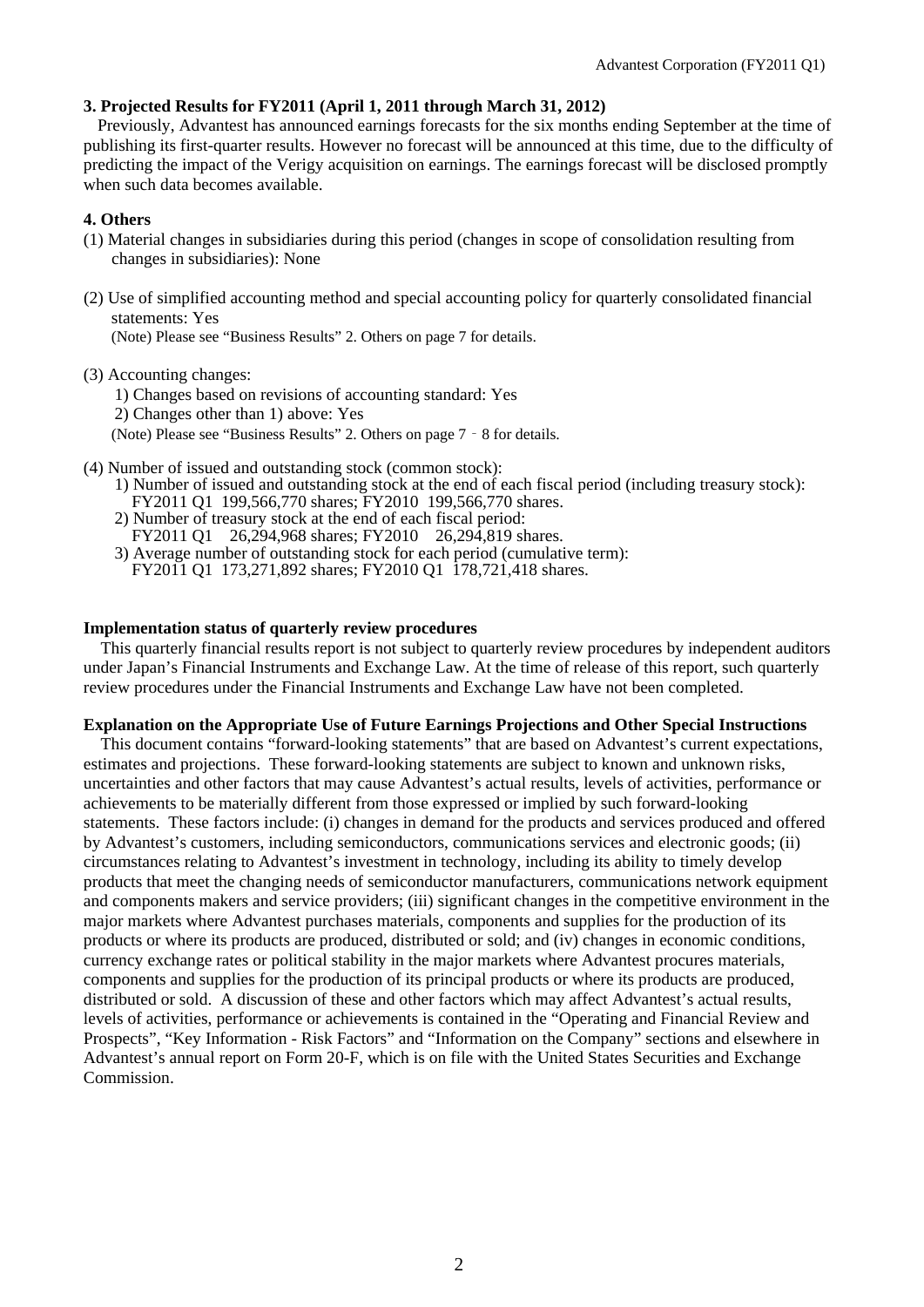# **Contents**

|    |                                                                                                                                       | P. 4    |
|----|---------------------------------------------------------------------------------------------------------------------------------------|---------|
|    |                                                                                                                                       | $P_4$   |
|    |                                                                                                                                       | P.6     |
|    |                                                                                                                                       | P. 7    |
| 2. |                                                                                                                                       | $P \t7$ |
|    | (1) Use of Simplified Accounting Method and Special Accounting Policy for                                                             |         |
|    |                                                                                                                                       | P. 7    |
|    |                                                                                                                                       | $P \t7$ |
| 3. |                                                                                                                                       | P. 9    |
|    |                                                                                                                                       | P. 9    |
|    | (2) Consolidated Statements of Operations (Unaudited)                                                                                 | P.11    |
|    | (3) Consolidated Statements of Comprehensive Income (Loss) (Unaudited)                                                                | P.12    |
|    | (4) Consolidated Statements of Cash Flows (Unaudited)                                                                                 | P.13    |
|    | (5) Notes on Preconditions to Going Concerns ···································                                                      | P.14    |
|    | $(6)$ Segment Information $\cdots$ $\cdots$ $\cdots$ $\cdots$ $\cdots$ $\cdots$ $\cdots$ $\cdots$ $\cdots$ $\cdots$ $\cdots$ $\cdots$ | P.14    |
|    | (7) Notes on Significant Changes to Stockholders' Equity                                                                              | P.14    |
|    |                                                                                                                                       | P.14    |
|    |                                                                                                                                       |         |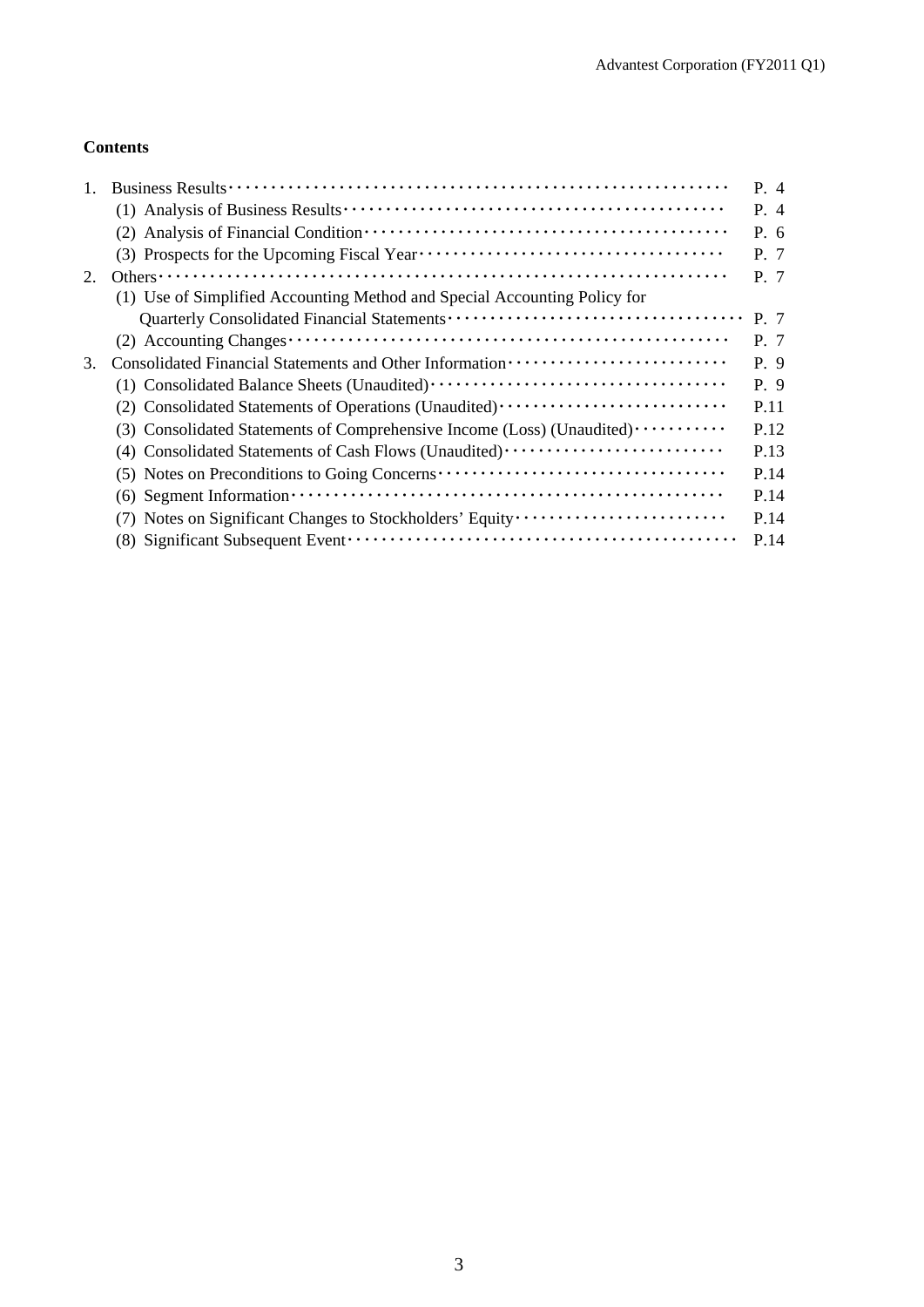## 1. Business Results

## (1) Analysis of Business Results

Consolidated Financial Results of FY2011 Q1 (April 1, 2011 through June 30, 2011)

(in billion yen)

|                                                                                      | Three months ended<br>June 30, 2010 | Three months ended<br>June 30, 2011 | As compared to the<br>corresponding quarter of<br>the previous<br>fiscal year<br>Increase (decrease) |
|--------------------------------------------------------------------------------------|-------------------------------------|-------------------------------------|------------------------------------------------------------------------------------------------------|
| Orders input received                                                                | 30.8                                | 38.4                                | 24.7%                                                                                                |
| Net sales                                                                            | 23.5                                | 26.8                                | 14.1%                                                                                                |
| Operating income                                                                     | 1.8                                 | 0.8                                 | $(56.7\%)$                                                                                           |
| Income before income taxes<br>and equity in earnings (loss) of<br>affiliated company | 1.6                                 | 0.4                                 | $(76.8\%)$                                                                                           |
| Net income                                                                           | 0.8                                 | 0.3                                 | $(56.1\%)$                                                                                           |

Global economic growth decelerated slightly in the first quarter of 2011, primarily due to continuing debt issues in Europe and the weakness of the US recovery, as well as the impact of the earthquake and tsunami that struck Japan in March. However, disaster-related disruptions to the global supply chain were less severe than expected, and while growth rates in developed countries remained low, growth of emerging countries continued to drive global expansion.

The semiconductor industry was severely impacted by the Japanese disaster, but chip-makers did not alter aggressive capital investment plans focused on process shrinks. Production of semiconductors used in portable electronic devices such as tablets and smartphones – a segment where ongoing rapid growth is expected – also increased. DRAM manufacturers, who had maintained stringent restrictions on capital investment since device prices declined in the second half of 2010, resumed capital investments as the market environment took a positive turn.

Taking advantage of this market upturn, Advantest achieved significant revenue growth in the quarter, despite the ongoing challenge posed by unfavorable foreign exchange rates.

As a result of the above, orders input received was (Y) 38.4 billion (a 24.7% increase in comparison to the corresponding quarter of the previous fiscal year), net sales were (Y) 26.8 billion (a 14.1% increase in comparison to the corresponding quarter of the previous fiscal year), operating income was (Y) 0.8 billion (a 56.7% decrease in comparison to the corresponding quarter of the previous fiscal year), income before income taxes and equity in loss of affiliated company was (Y) 0.4 billion (a 76.8% decrease in comparison to the corresponding quarter of the previous fiscal year), net income was (Y) 0.3 billion (a 56.1% decrease in comparison to the corresponding quarter of the previous fiscal year). The percentage of net sales to overseas customers was 87.3%, compared to 78.7% in the corresponding quarter of the previous fiscal year.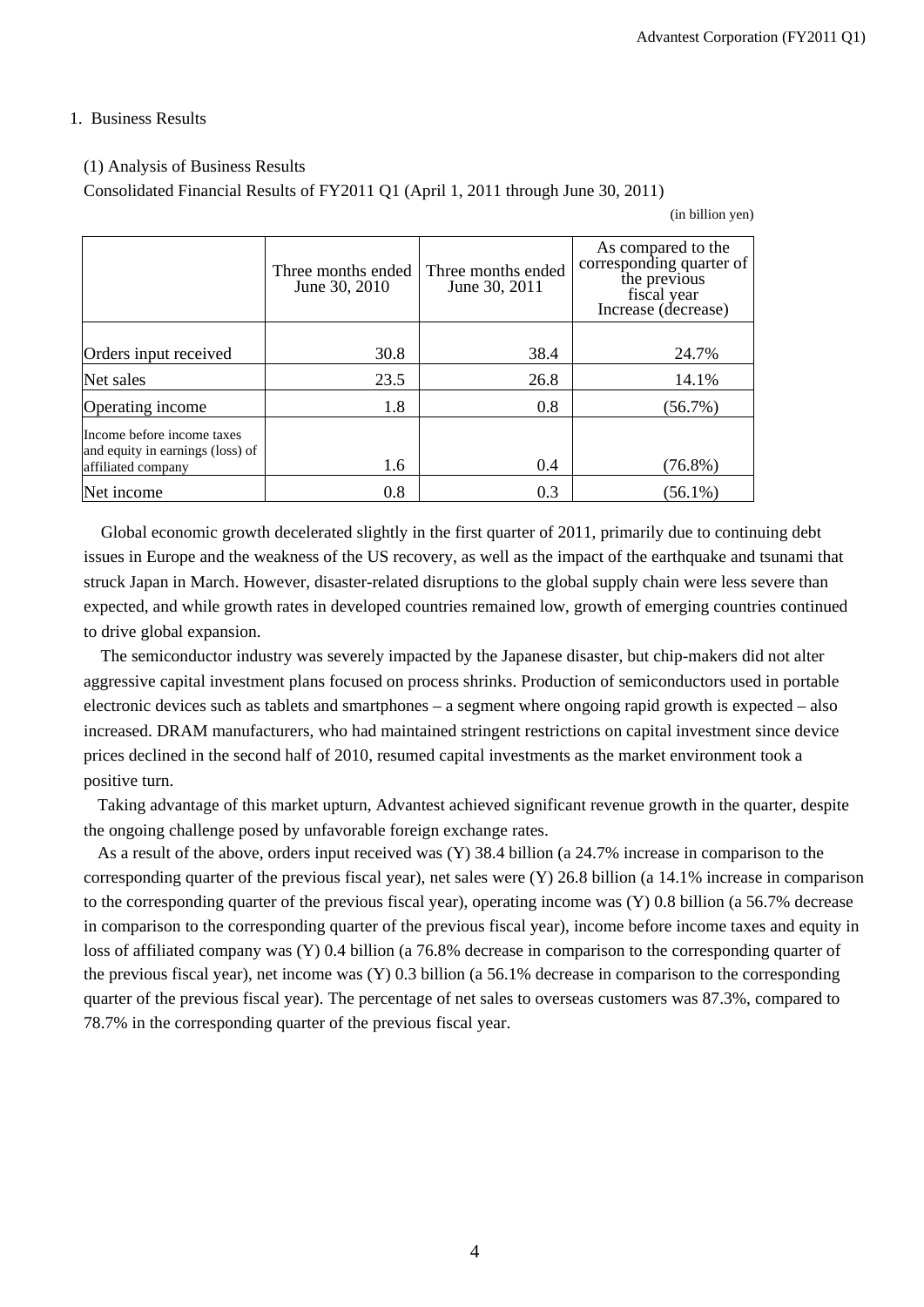Conditions of business by segment are described below.

<Semiconductor and Component Test System Segment>

(in billion yen)

|                       | Three months ended<br>June 30, 2010 | Three months ended<br>June 30, 2011 | As compared to the<br>corresponding quarter of<br>the previous<br>fiscal year<br>Increase (decrease) |
|-----------------------|-------------------------------------|-------------------------------------|------------------------------------------------------------------------------------------------------|
| Orders input received | 21.6                                | 32.6                                | 51.0%                                                                                                |
| Net sales             | 15.8                                | 20.1                                | 27.8%                                                                                                |
| Operating income      | 2.1                                 | 2.6                                 | 24.8%                                                                                                |

In the Semiconductor and Component Test System segment, non-memory test systems posted strong results, driven by large orders for MPU testers, as in the previous quarter. Memory test systems also enjoyed positive growth, amid process shrinks in DDR3-DRAM for PCs, and heightened demand for test systems used in volume production of LPDDR-DRAM for mobile handsets.

As a result of the above, orders input received was (Y) 32.6 billion (a 51.0% increase in comparison to the corresponding quarter of the previous fiscal year), net sales were (Y) 20.1 billion (a 27.8% increase in comparison to the corresponding quarter of the previous fiscal year) and operating income was (Y) 2.6 billion (a 24.8% increase in comparison to the corresponding quarter of the previous fiscal year).

<Mechatronics System Segment>

(in billion yen)

|                       | Three months ended<br>June 30, 2010 | Three months ended<br>June 30, 2011 | As compared to the<br>corresponding quarter of<br>the previous<br>fiscal year<br>Increase (decrease) |
|-----------------------|-------------------------------------|-------------------------------------|------------------------------------------------------------------------------------------------------|
| Orders input received | 5.8                                 | 4.5                                 | $(23.2\%)$                                                                                           |
| Net sales             | 4.0                                 | 4.0                                 | $(0.3\%)$                                                                                            |
| Operating loss        | (0.0)                               | (0.2)                               |                                                                                                      |

In the Mechatronics System segment, revenues and operating profit remained unchanged from the same quarter of the previous fiscal year, despite a decline in orders.

As a result of the above, orders input received was (Y) 4.5 billion (a 23.2% decrease in comparison to the corresponding quarter of the previous fiscal year), net sales were (Y) 4.0 billion (a 0.3% decrease in comparison to the corresponding quarter of the previous fiscal year) and operating loss was (Y) 0.2 billion.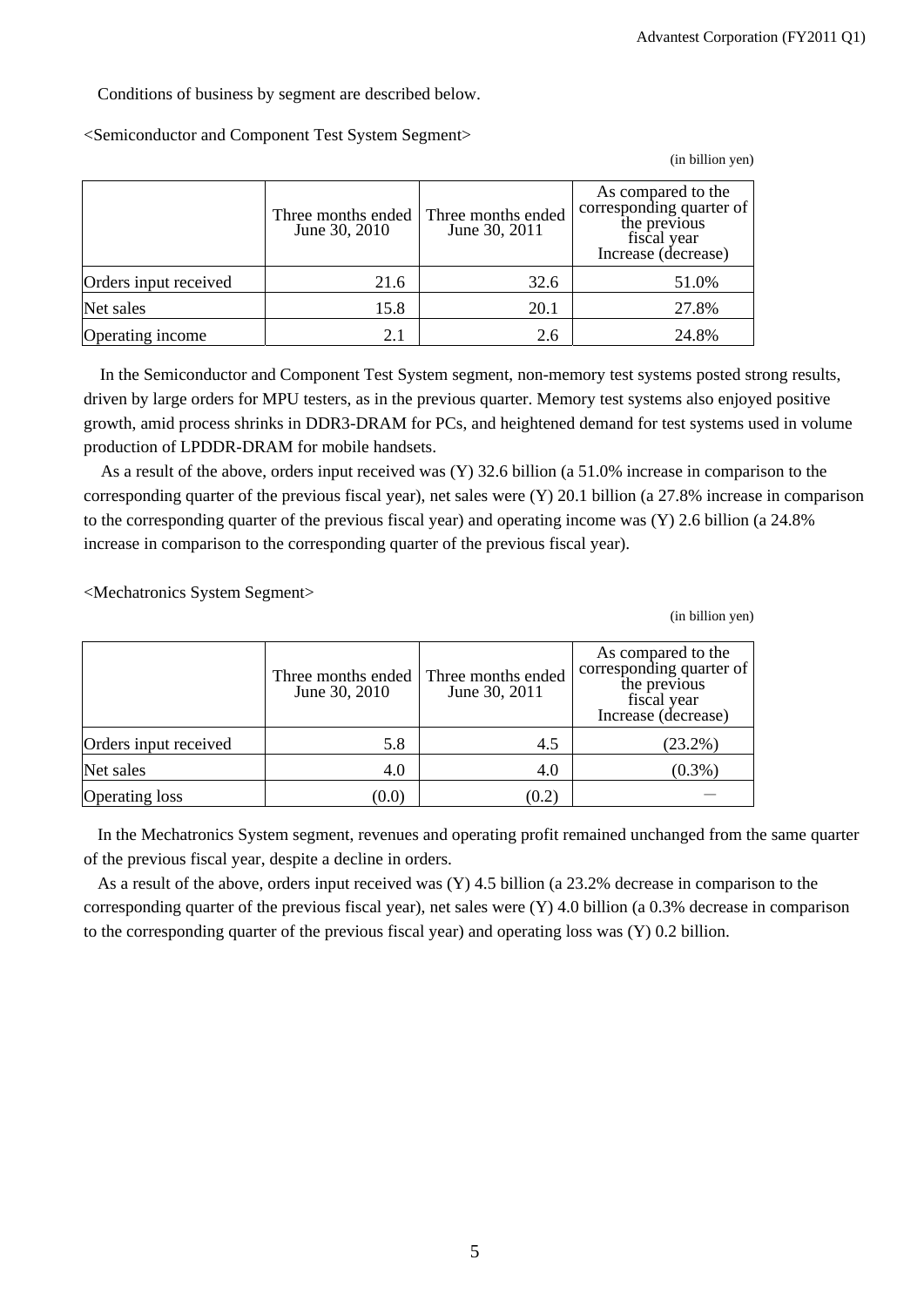# <Services, Support and Others Segment>

Three months ended June 30, 2010 Three months ended June 30, 2011 As compared to the corresponding quarter of the previous fiscal year Increase (decrease) Orders input received 3.7 2.7 (27.0%) Net sales 2.9 2.9 (24.8%) Operating income  $0.7 \quad | \quad 0.4 \quad | \quad 45.2\%$ 

Orders and revenues for the Services, Support and Others segment failed to achieve the levels of the corresponding quarter in the previous fiscal year, principally due to lower volume in Advantest's leasing and second-hand equipment business.

As a result of the above, orders input received was (Y) 2.7 billion (a 27.0% decrease in comparison to the corresponding quarter of the previous fiscal year), net sales were (Y) 2.9 billion (a 24.8% decrease in comparison to the corresponding quarter of the previous fiscal year) and operating income was (Y) 0.4 billion (a 45.2% decrease in comparison to the corresponding quarter of the previous fiscal year).

# (2) Analysis of Financial Condition

Total assets at June 30, 2011 amounted to (Y) 225.2 billion, an increase of (Y) 44.9 billion compared to March 31, 2011, primarily due to an increase of (Y) 52.8 billion in cash and cash equivalents and decrease of (Y) 12.7 billion in short-term investments. The amount of total liabilities was (Y) 88.3 billion, an increase of (Y) 46.1 billion compared to March 31, 2011, primarily due to an increase of (Y) 41.1 billion and (Y) 3.4 billion in short term debt and trade accounts payable, respectively. Stockholders' equity was (Y) 136.9 billion. Equity to assets ratio was 60.8%, a decrease of 15.8 percentage point from March 31, 2011.

#### (Cash Flow Condition)

Cash and cash equivalents held at June 30, 2011 were (Y) 128.1 billion, an increase of (Y) 52.8 billion from March 31, 2011. Significant cash flows during the first quarter of this fiscal year and their causes are described below.

Net cash provided by operating activities was (Y) 1.3 billion (Net cash outflow (Y) 2.9 billion in the corresponding quarter of the previous fiscal year). This amount was primarily attributable to net income in the amount of (Y) 0.3 billion, increase in trade accounts payable in the amount of (Y) 3.6 billion and increase in inventories in the amount of (Y) 3.1 billion.

Net cash provided by investing activities was (Y) 12.1 billion (Net cash outflow (Y) 5.9 billion in the corresponding quarter of the previous fiscal year). This amount was primarily attributable to decrease in shortterm investments in the amount of (Y) 12.7 billion and purchases of property, plant and equipment in the amount of (Y) 0.6 billion.

Net cash provided by financing activities was (Y) 40.4 billion (Net cash outflow (Y) 0.9 billion in the corresponding quarter of the previous fiscal year). This amount was primarily attributable to increase in short term debt in the amount of (Y) 41.1 billion and (Y) 0.8 billion dividends paid.

(in billion yen)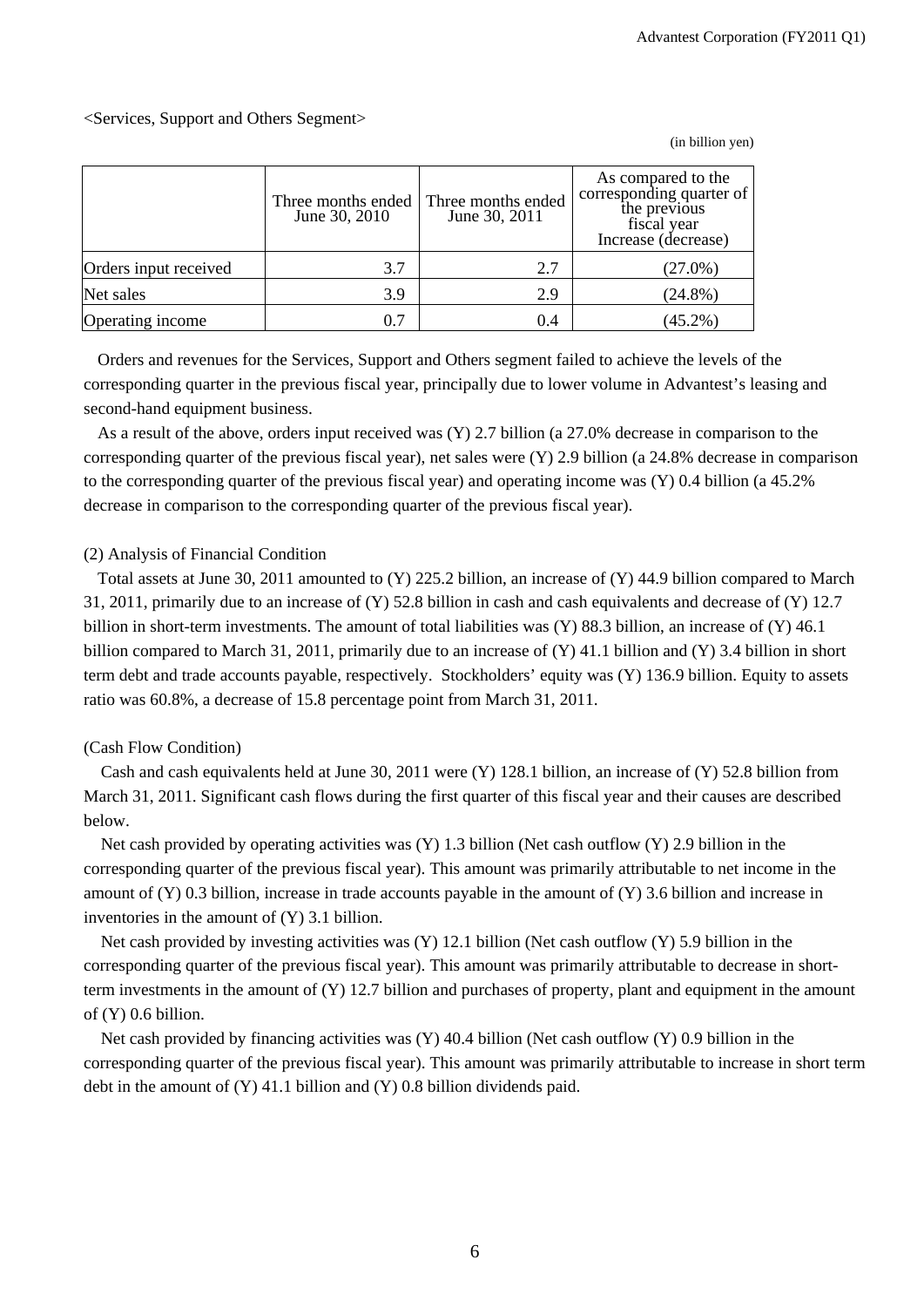#### (3) Prospects for the Upcoming Fiscal Year

In July 2011, the Company acquired Verigy Ltd., (collectively, "Verigy") a fellow test equipment provider holding a rich portfolio of cutting-edge solutions for semiconductor design verification, evaluation and test. Verigy will be operated as a wholly-owned subsidiary of Advantest.

The acquisition has expanded the Advantest Group's share of the non-memory test system and R&D markets, where Verigy has a strong presence. The combined company has the capability to gain additional share of the market by leveraging the complementarity of Advantest's and Verigy's businesses to offer optimal semiconductor test solutions, a comprehensive global customer service network, and a stable financial foundation supporting cutting-edge R&D, as well as a solid customer base embracing diverse segments of the industry.

To maximize these new synergies, Advantest has launched a new Strategic Business Unit which will take responsibility for reinforcing marketing efforts and technology integration. The new organization is expected to grow the company's customer base and enhance customer satisfaction by accelerating the availability of solutions optimized to customer needs.

Utilizing its expanded resources, the Advantest Group will not limit itself to the semiconductor test equipment industry, but will move forward proactively into new markets including health care, environmental technologies, and energy, a strategy designed to generate earnings and revenue growth and enhance corporate value.

Previously, Advantest has announced earnings forecasts for the six months ending September at the time of publishing its first-quarter results. However, as noted on the Information Summary sheet, no forecast will be announced at this time, due to the difficulty of predicting the impact of the Verigy acquisition on earnings. The earnings forecast will be disclosed promptly when such data becomes available.

#### 2. Others

(1) Use of Simplified Accounting Method and Special Accounting Policy for Quarterly Consolidated Financial Statements:

Tax expense is measured using an estimated annual effective tax rate. Advantest makes, at the end of the first quarter, its best estimate of the annual effective tax rate for the full fiscal year and use that rate to provide for income taxes on a current year-to-date basis. The estimated effective tax rate includes the deferred tax effects of expected year-end temporary differences and carryforwards, and the effects of valuation allowances for deferred tax assets.

#### (2) Accounting Changes:

In October 2009, the FASB amended the accounting guidance for revenue recognition under multipledeliverable arrangements. The guidance modifies the criteria for separating deliverables and allocating consideration in multiple-deliverable arrangements. The allocation of revenue is based on estimated selling price if neither vendor-specific objective evidence nor third-party evidence of selling price is available. The guidance was adopted by the Company and its subsidiaries (collectively, "Advantest") in the first quarter 2011. The adoption of the guidance did not have a significant impact on its consolidated results of operations and financial condition.

In October 2009, the FASB amended accounting guidance for software revenue recognition. This guidance changes the accounting model for revenue arrangements that include both tangible products and software elements. It provides guidance on how to determine which software, if any, relating to the tangible product would be excluded from the scope of the software revenue guidance. The guidance was adopted by Advantest in the first quarter 2011. The adoption of the guidance did not have a significant impact on its consolidated results of operations and financial condition.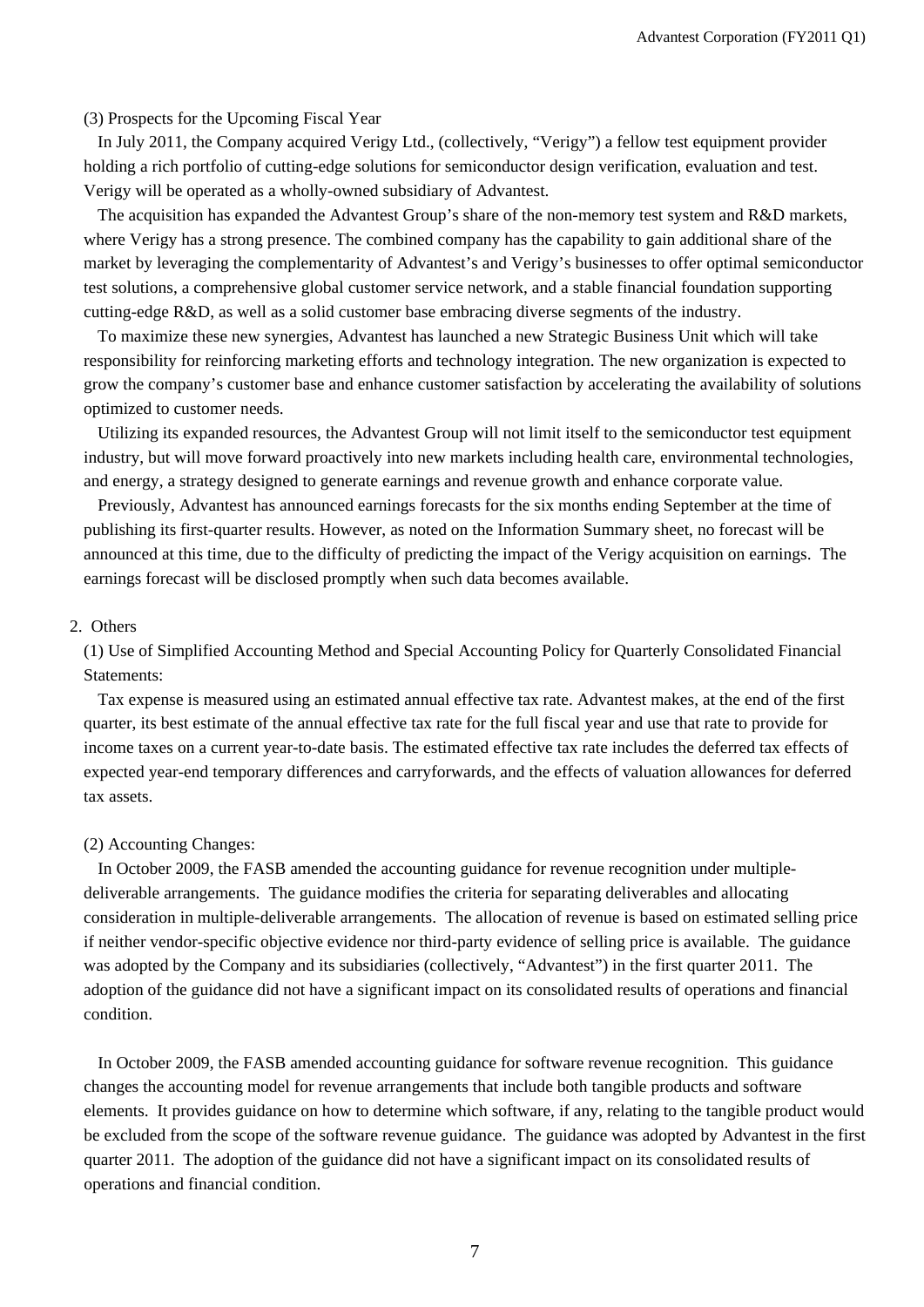On April 1, 2011, the Company and its domestic subsidiaries elected to change the method of depreciating fixed assets from the fixed-percentage-on-declining base application to the straight line method.

Advantest analyzed the sales mixture of memory and non-memory business to evaluate the future production requirements and pattern of benefit from utilizing its fixed assets. Based on this analysis, Advantest and its domestic subsidiaries believe that the straight line method of depreciation is preferable as it better reflects the pattern of consumption of the future benefits to be derived from those assets being depreciated and provides a better matching of costs and revenues over the assets' estimated useful lives, in light of product life cycles and current change in product mix to expand non-memory business. In accordance with ASC250 "Accounting Changes and Error corrections, this change in depreciation method represents a change in accounting estimate effected by a change in accounting principle.

Accordingly, the effects of the change are accounted for prospectively beginning with the period of change and prior period results have not been restated. The change in depreciation method caused increases in income before income taxes and equity in earnings of affiliated company and net income by (Y) 145 million and (Y) 145 million, respectively, for the first quarter ended June 30, 2011. Basic net income per share and diluted net income per share increased by (Y) 0.84 and (Y) 0.84, respectively, for the first quarter ended June 30, 2011.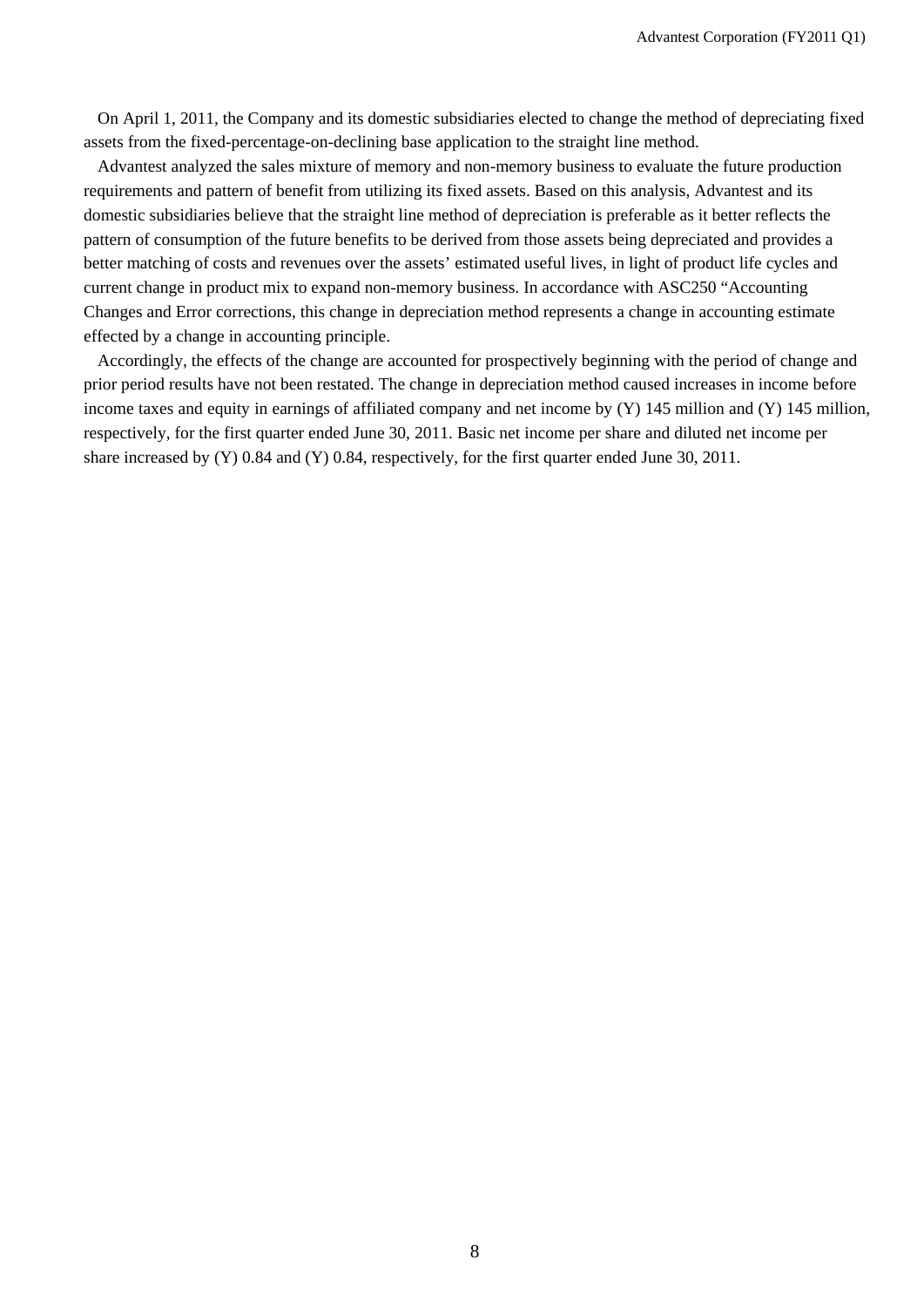# 3. Consolidated Financial Statements and Other Information

# (1)Consolidated Balance Sheets (Unaudited)

|                                    |   | <b>Yen (Millions)</b> |               |
|------------------------------------|---|-----------------------|---------------|
| Assets                             |   | <b>March 31, 2011</b> | June 30, 2011 |
|                                    |   |                       |               |
| Current assets:                    |   |                       |               |
| Cash and cash equivalents          | ¥ | 75,323                | 128,117       |
| Short-term investments             |   | 12,651                |               |
| Trade receivables, net             |   | 22,707                | 24,399        |
| Inventories                        |   | 23,493                | 26,434        |
| Other current assets               |   | 2,995                 | 3,317         |
| Total current assets               |   | 137,169               | 182,267       |
|                                    |   |                       |               |
| Investment securities              |   | 7,432                 | 7,060         |
| Property, plant and equipment, net |   | 31,878                | 31,766        |
| Intangible assets, net             |   | 1,519                 | 1,525         |
| Other assets                       |   | 2,314                 | 2,612         |
| Total assets                       | ¥ | 180,312               | 225,230       |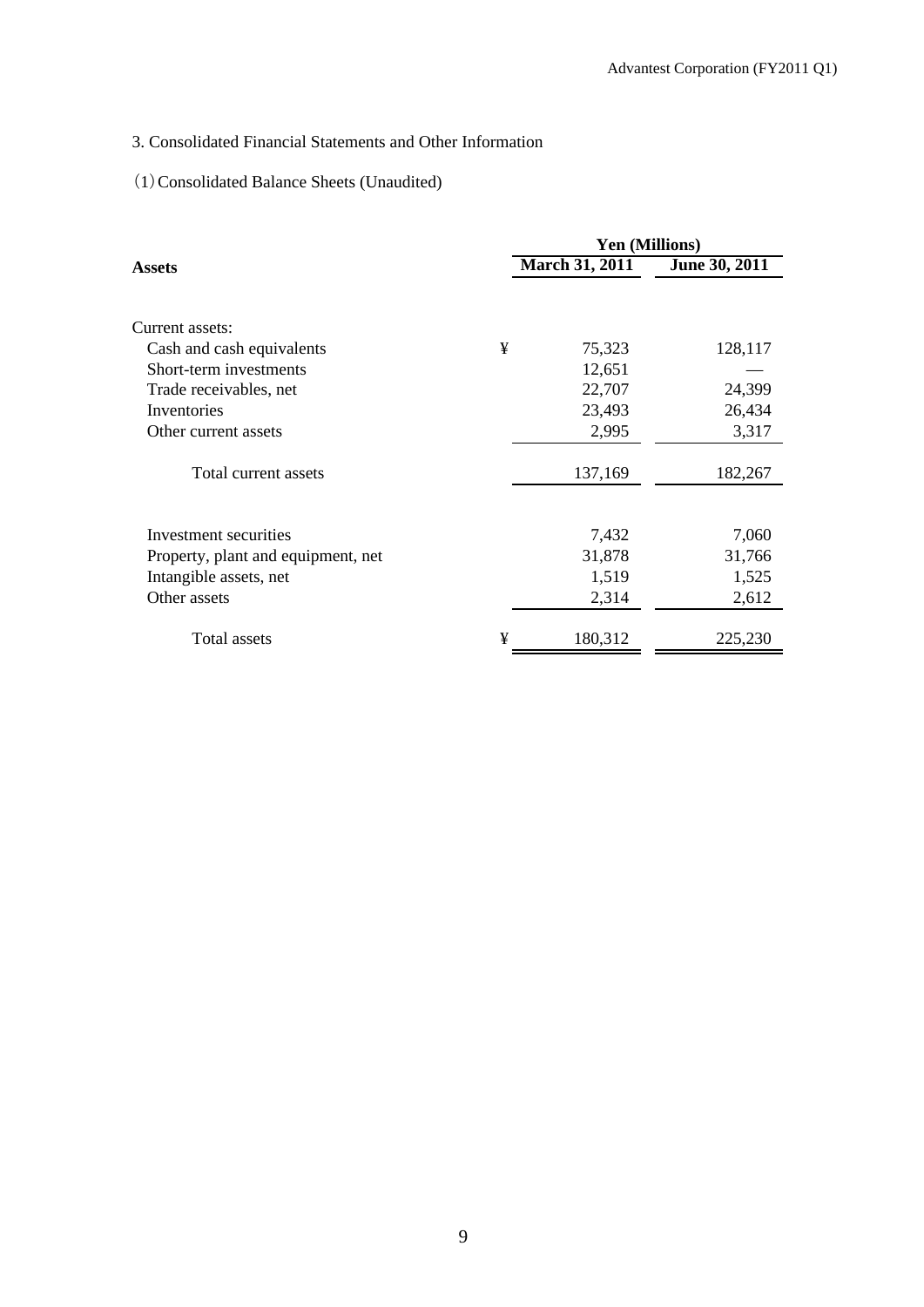|                                               |   |                       | <b>Yen (Millions)</b> |
|-----------------------------------------------|---|-----------------------|-----------------------|
| <b>Liabilities and Stockholders' Equity</b>   |   | <b>March 31, 2011</b> | June 30, 2011         |
|                                               |   |                       |                       |
| <b>Current liabilities:</b>                   |   |                       |                       |
| Trade accounts payable                        | ¥ | 11,729                | 15,124                |
| Short term debt                               |   |                       | 41,146                |
| Accrued expenses                              |   | 7,329                 | 7,131                 |
| Accrued warranty expenses                     |   | 1,754                 | 1,900                 |
| <b>Customer prepayments</b>                   |   | 1,740                 | 4,279                 |
| Other current liabilities                     |   | 1,955                 | 2,604                 |
| Total current liabilities                     |   | 24,507                | 72,184                |
| Accrued pension and severance costs           |   | 14,069                | 14,013                |
| Other liabilities                             |   | 3,604                 | 2,118                 |
| <b>Total liabilities</b>                      |   | 42,180                | 88,315                |
| Commitments and contingent liabilities        |   |                       |                       |
| Stockholders' equity:                         |   |                       |                       |
| Common stock                                  |   | 32,363                | 32,363                |
| Capital surplus                               |   | 40,628                | 40,628                |
| Retained earnings                             |   | 183,009               | 182,489               |
| Accumulated other comprehensive income (loss) |   | (18,270)              | (18,967)              |
| Treasury stock                                |   | (99, 598)             | (99, 598)             |
| Total stockholders' equity                    |   | 138,132               | 136,915               |
| Total liabilities and stockholders' equity    | ¥ | 180,312               | 225,230               |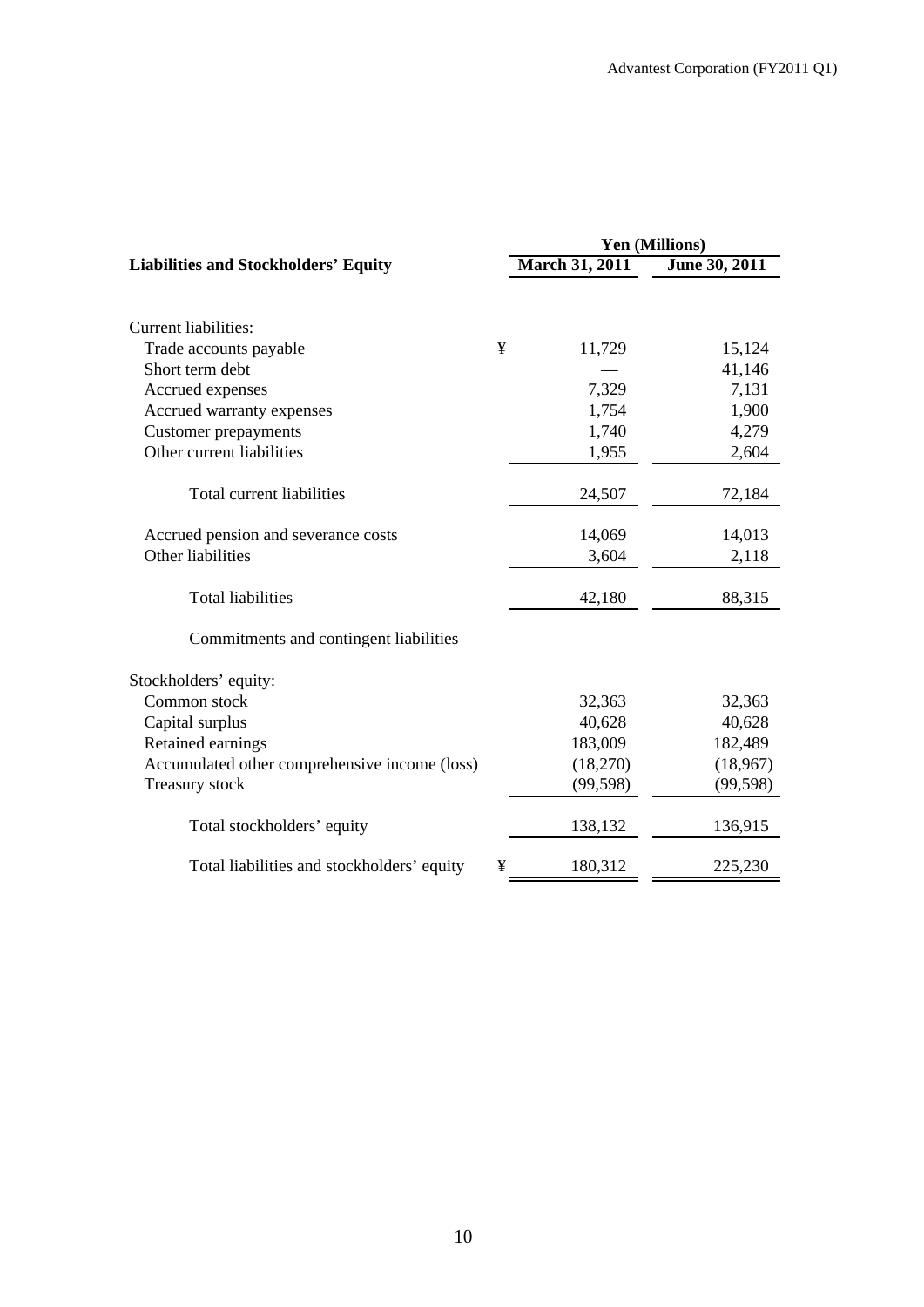# (2)Consolidated Statements of Operations (Unaudited)

|                                                                                   |   | Yen (Millions)                      |                                            |  |
|-----------------------------------------------------------------------------------|---|-------------------------------------|--------------------------------------------|--|
|                                                                                   |   | Three months ended<br>June 30, 2010 | <b>Three months ended</b><br>June 30, 2011 |  |
| Net sales                                                                         | ¥ | 23,535                              | 26,848                                     |  |
| Cost of sales                                                                     |   | 11,941                              | 13,766                                     |  |
| Gross profit                                                                      |   | 11,594                              | 13,082                                     |  |
| Research and development expenses                                                 |   | 4,941                               | 5,786                                      |  |
| Selling, general and administrative expenses                                      |   | 4,840                               | 6,512                                      |  |
| Operating income                                                                  |   | 1,813                               | 784                                        |  |
| Other income (expense):                                                           |   |                                     |                                            |  |
| Interest and dividend income                                                      |   | 117                                 | 117                                        |  |
| Interest expense                                                                  |   | (1)                                 | (1)                                        |  |
| Other, net                                                                        |   | (300)                               | (522)                                      |  |
| Total other income (expense)                                                      |   | (184)                               | (406)                                      |  |
| Income before income taxes and equity<br>in earnings (loss) of affiliated company |   | 1,629                               | 378                                        |  |
| Income taxes                                                                      |   | 831                                 | 8                                          |  |
| Equity in earnings (loss) of affiliated company                                   |   | (10)                                | (24)                                       |  |
| Net income                                                                        | ¥ | 788                                 | 346                                        |  |

|                       |   | Yen                                        |                                            |  |
|-----------------------|---|--------------------------------------------|--------------------------------------------|--|
|                       |   | Three months ended<br><b>June 30, 2010</b> | Three months ended<br><b>June 30, 2011</b> |  |
| Net income per share: |   |                                            |                                            |  |
| Basic                 | ¥ | 4.41                                       | 2.00                                       |  |
| Diluted               |   | 4.41                                       | 2.00                                       |  |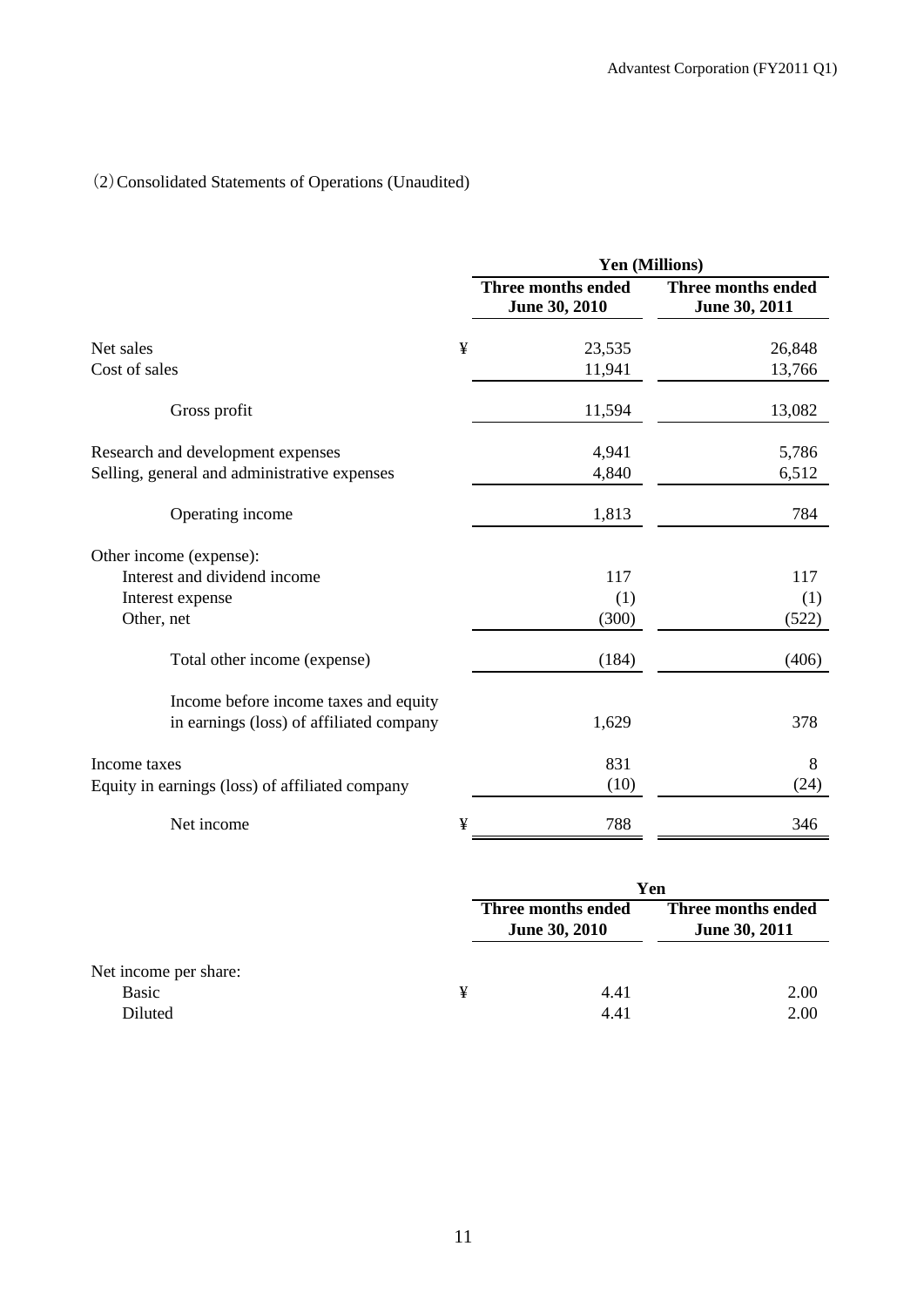# (3)Consolidated Statements of Comprehensive Income (Loss) (Unaudited)

|                                                                                                  |   | <b>Yen (Millions)</b>               |                                     |  |
|--------------------------------------------------------------------------------------------------|---|-------------------------------------|-------------------------------------|--|
|                                                                                                  |   | Three months ended<br>June 30, 2010 | Three months ended<br>June 30, 2011 |  |
| Comprehensive income (loss)                                                                      |   |                                     |                                     |  |
| Net income                                                                                       | ¥ | 788                                 | 346                                 |  |
| Other comprehensive income (loss), net of tax                                                    |   |                                     |                                     |  |
| Foreign currency translation adjustments                                                         |   | (2, 493)                            | (561)                               |  |
| Net unrealized gains (losses) on investment securities:<br>Net unrealized gains (losses) arising |   |                                     |                                     |  |
| during the period                                                                                |   | (252)                               | (214)                               |  |
| Less reclassification adjustments for net                                                        |   |                                     |                                     |  |
| gains (losses) realized in earnings                                                              |   | 4                                   |                                     |  |
| Net unrealized gains (losses)                                                                    |   | (248)                               | (214)                               |  |
| Pension related adjustment                                                                       |   | 70                                  | 78                                  |  |
| Total other comprehensive income (loss)                                                          |   | (2,671)                             | (697)                               |  |
| Total comprehensive income (loss)                                                                | ¥ | (1,883)                             | (351)                               |  |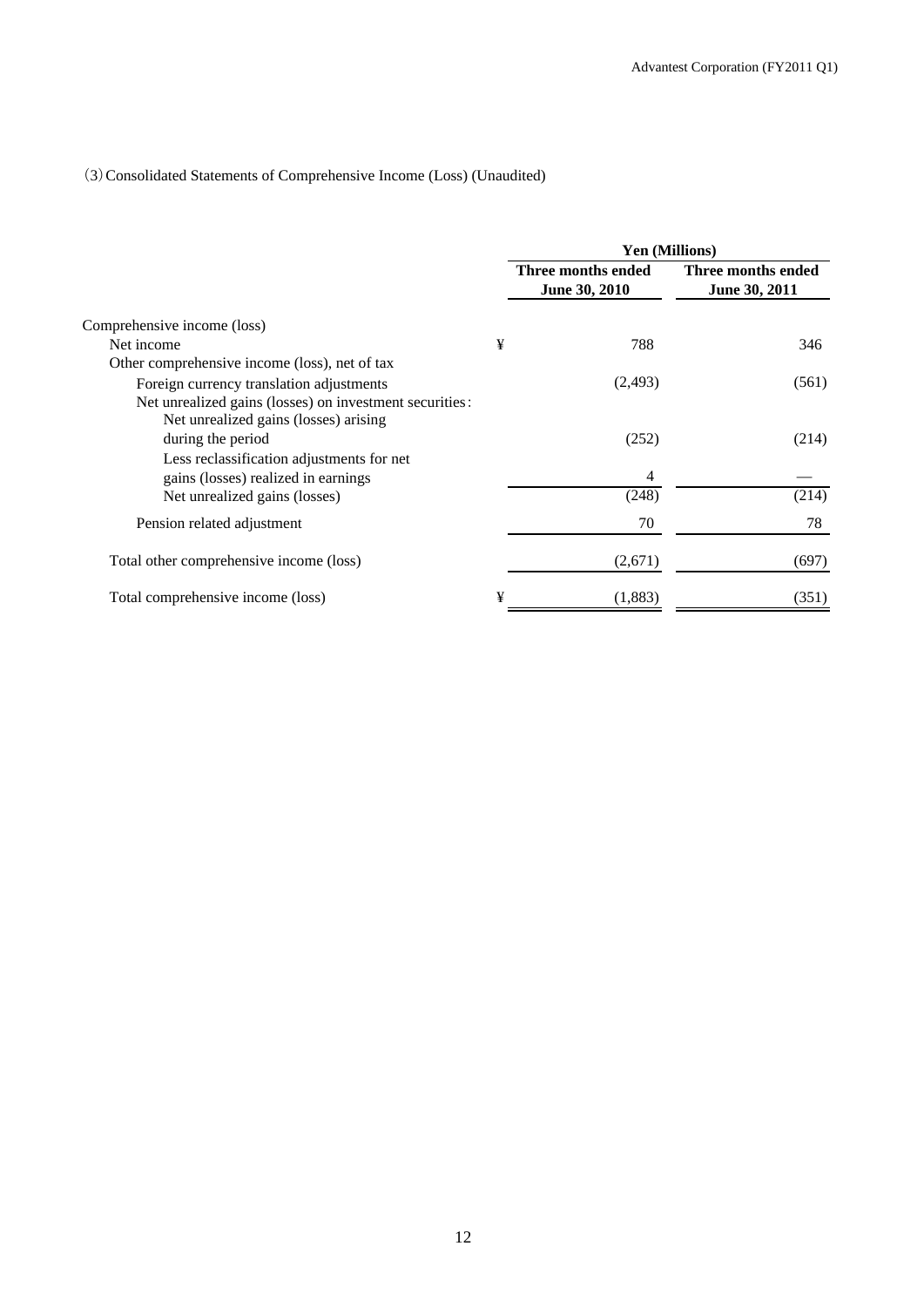# (4)Consolidated Statements of Cash Flows (Unaudited)

|                                                                  |   | Yen (Millions)                      |                                     |  |
|------------------------------------------------------------------|---|-------------------------------------|-------------------------------------|--|
|                                                                  |   | Three months ended<br>June 30, 2010 | Three months ended<br>June 30, 2011 |  |
| Cash flows from operating activities:                            |   |                                     |                                     |  |
| Net income                                                       | ¥ | 788                                 | 346                                 |  |
| Adjustments to reconcile net income to net cash                  |   |                                     |                                     |  |
| provided by (used in) operating activities:                      |   |                                     |                                     |  |
| Depreciation and amortization                                    |   | 999                                 | 829                                 |  |
| Deferred income taxes                                            |   | 167                                 | (472)                               |  |
| Changes in assets and liabilities:                               |   |                                     |                                     |  |
| Trade receivables                                                |   | (4,491)                             | (1,924)                             |  |
| Inventories                                                      |   | (3,130)                             | (3,050)                             |  |
| Trade accounts payable                                           |   | 3,219                               | 3,645                               |  |
| Accrued expenses                                                 |   | (376)                               | (175)                               |  |
| Accrued warranty expenses                                        |   | (128)                               | 147                                 |  |
| Customer prepayments                                             |   | (179)                               | 1,851                               |  |
| Accrued pension and severance costs                              |   | 111                                 | 29                                  |  |
| Other                                                            |   | 160                                 | 105                                 |  |
|                                                                  |   |                                     |                                     |  |
| Net cash provided by (used in) operating activities              |   | (2,860)                             | 1,331                               |  |
| Cash flows from investing activities:                            |   |                                     |                                     |  |
| (Increase) decrease in short-term investments                    |   | (5, 448)                            | 12,652                              |  |
| Proceeds from sale of property, plant and equipment              |   | 3                                   | $\boldsymbol{0}$                    |  |
| Purchases of property, plant and equipment                       |   | (435)                               | (558)                               |  |
| Purchases of intangible assets                                   |   | (61)                                | (69)                                |  |
| Other                                                            |   | 7                                   | 48                                  |  |
|                                                                  |   |                                     |                                     |  |
| Net cash provided by (used in) investing activities              |   | (5,934)                             | 12,073                              |  |
| Cash flows from financing activities:                            |   |                                     |                                     |  |
| Increase in short term debt                                      |   |                                     | 41,146                              |  |
| Dividends paid                                                   |   | (854)                               | (794)                               |  |
| Other                                                            |   | (1)                                 | $\overline{0}$                      |  |
|                                                                  |   |                                     |                                     |  |
| Net cash provided by (used in) financing activities              |   | (855)                               | 40,352                              |  |
| Net effect of exchange rate changes on cash and cash equivalents |   | (1,933)                             | (962)                               |  |
| Net change in cash and cash equivalents                          |   | (11, 582)                           | 52,794                              |  |
| Cash and cash equivalents at beginning of period                 |   | 96,439                              | 75,323                              |  |
| Cash and cash equivalents at end of period                       | ¥ | 84,857                              | 128,117                             |  |